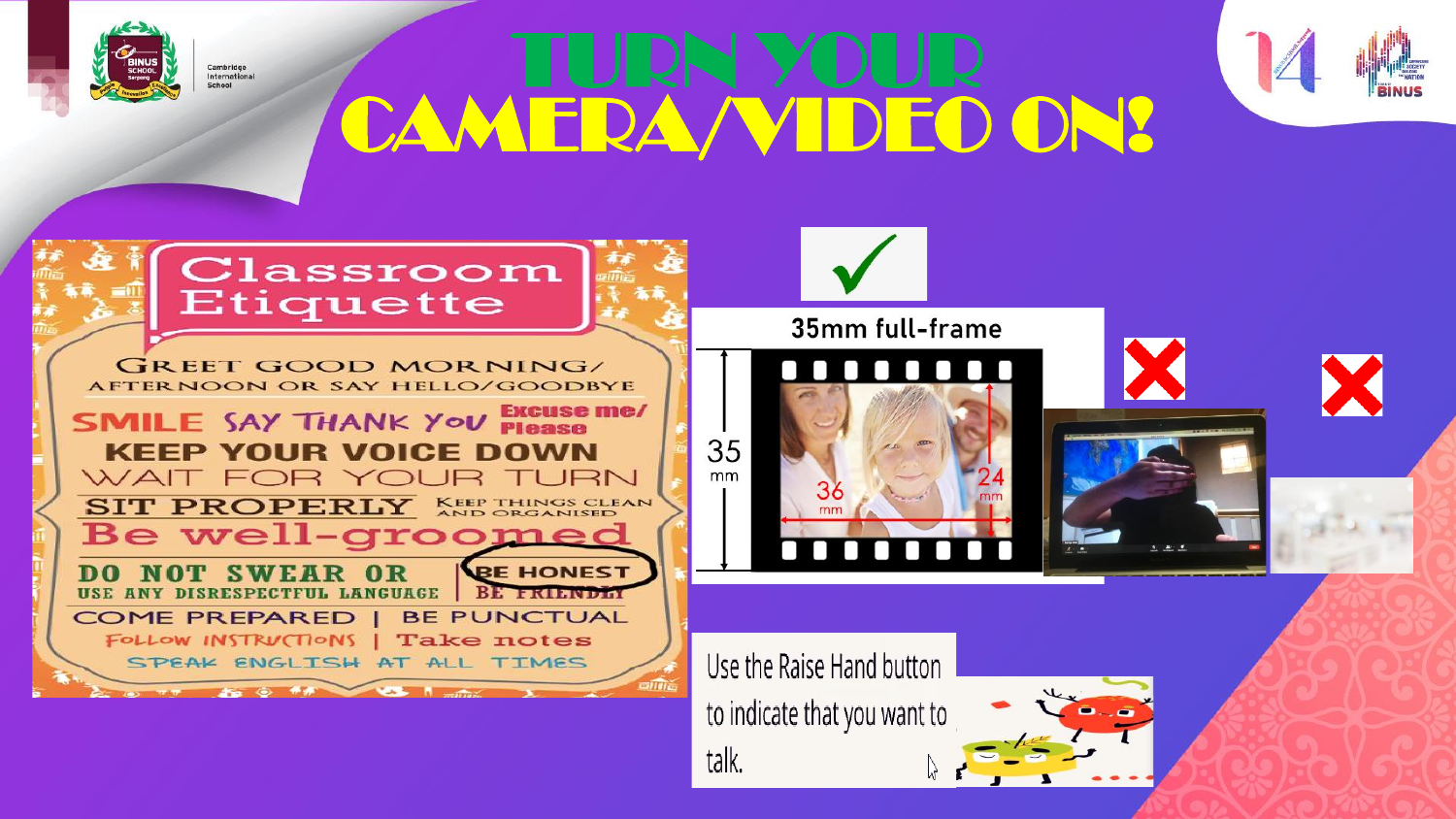

Cambridge<br>International<br>School



# Contact and Interaction

### Spice Trade Routes



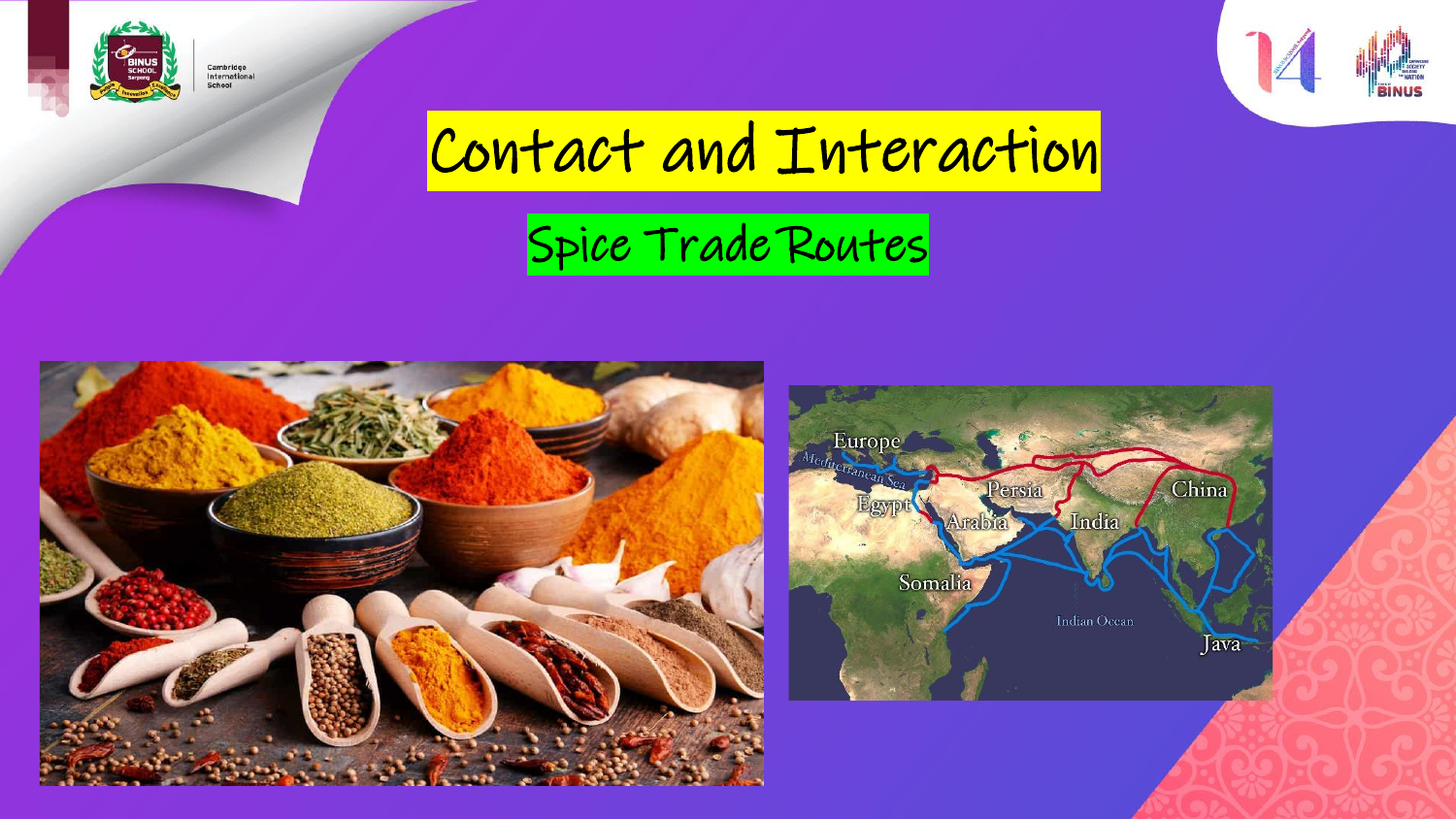

Cambridge<br>International<br>School



Review Previous topic

# Multiple choices question



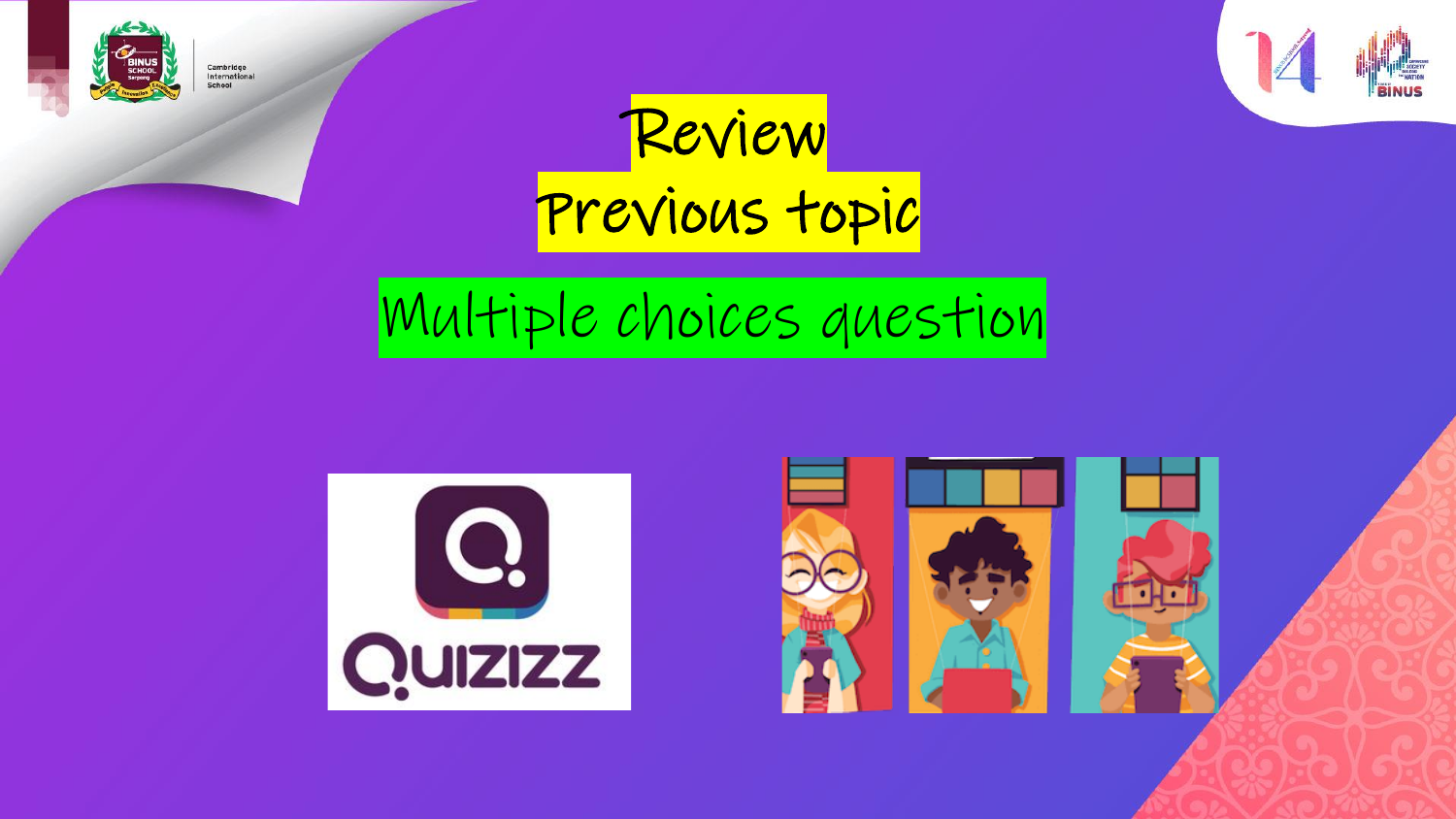

Cambridge<br>International

Learning Objectives;



#### The students should be able to:

- a. describe the geographical location of Indonesia on the map
- b. explain the importance of port cities as resting point for maritime traders
- c. explain the reasons why Europeans have high demand on spices though group presentation
- d. explain how the sultanate of Melaka became a wealthy kingdom throughout group presentation
- e. explain the impact of monsoon winds to the development of trade within Southeast Asia, India and China through group presentation



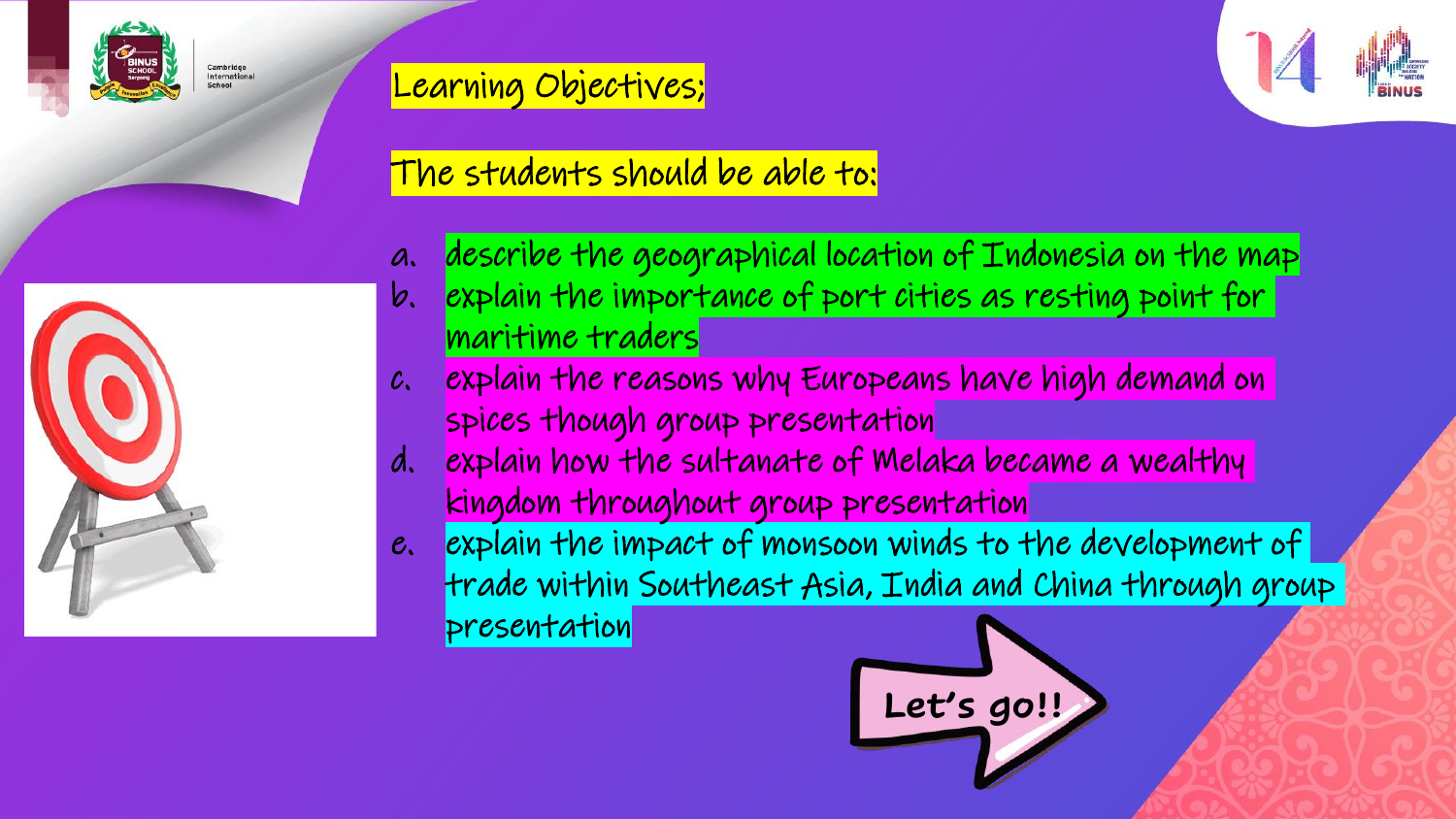**Importance of Spices**

### **Fragrant Spices:** the magic of spices



Join us live on Google+

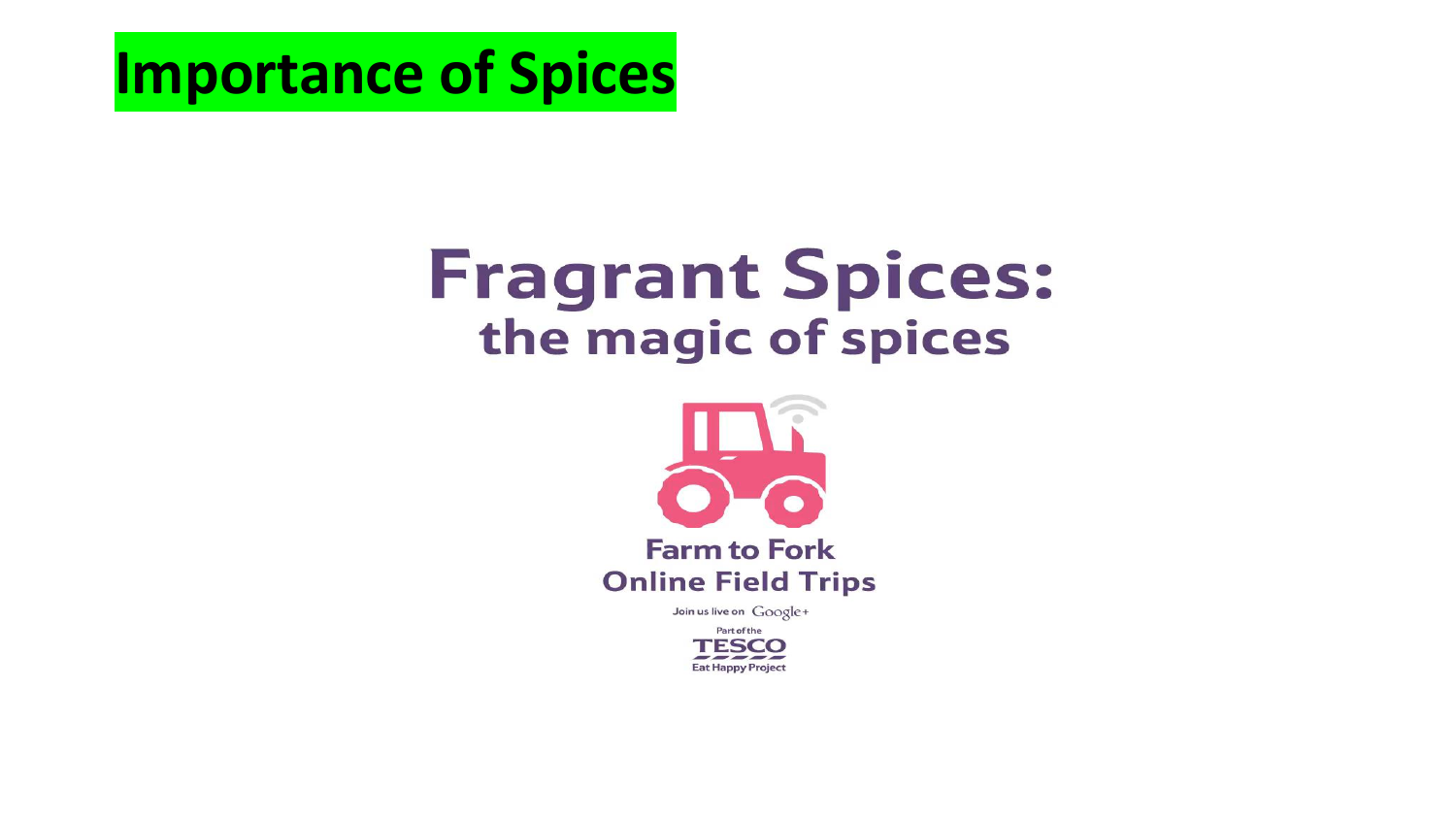







• Based on the clip describe at least one benefit of spices?